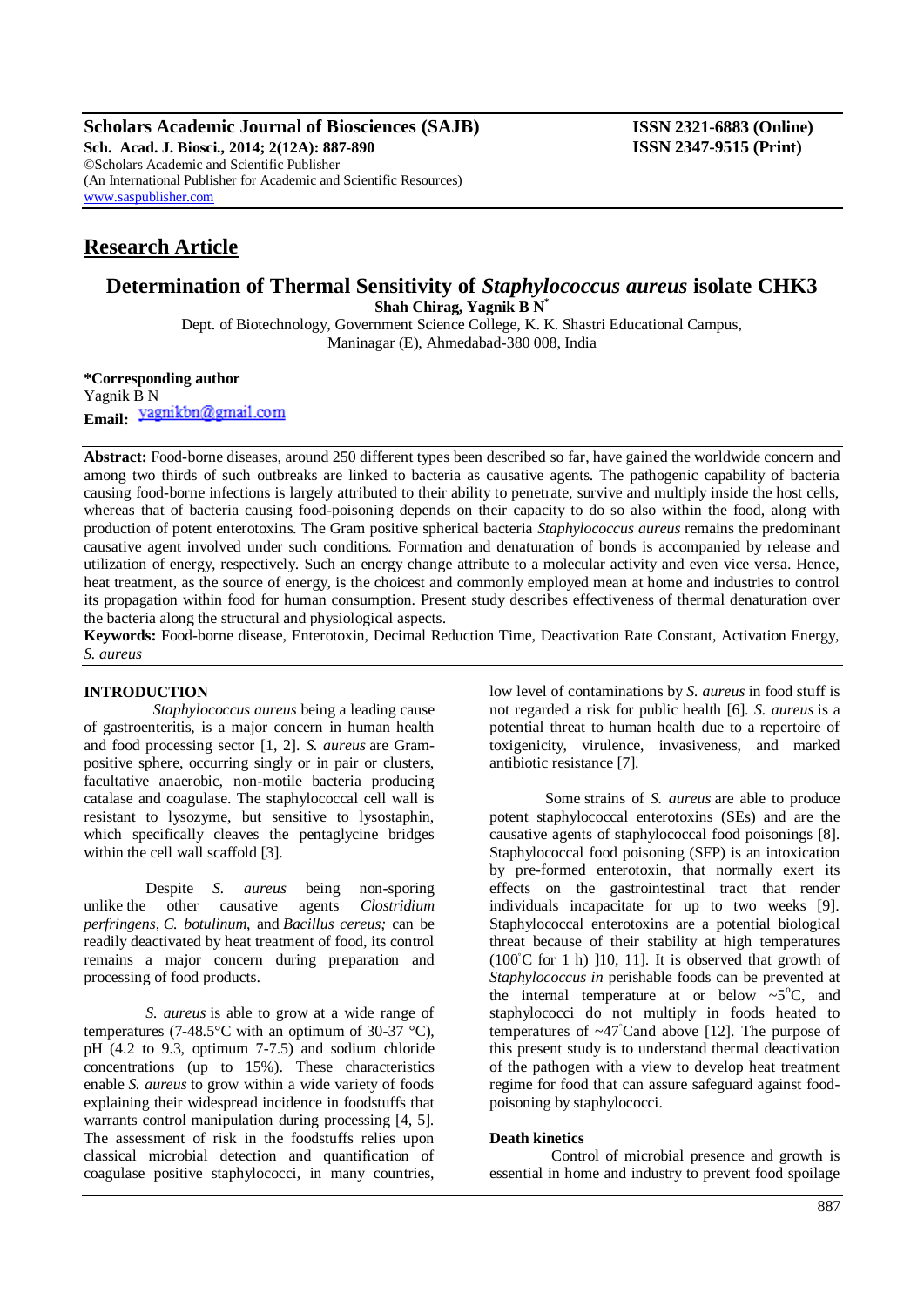and diseases. Heat which causes detrimental effects to most cellular structures and molecules, have remained very effective mean for control. Exposure to heat brings about injury to peripheral walls, alter colloidal state of cytoplasm, irreversibly inactivate enzymes and interfere with structure and function of nucleic acids. The destruction of microbial cells using heat implies loss of viability. The rate equation for destruction of microorganism by heat at specific temperature follows first order reaction kinetics explained by the following reaction [13, 14].

 $dN/dt = -k*N$  or  $lnN/N_0 = -k*t$ Where,  $k =$  cell deactivation rate constant minute<sup>-1</sup>.  $N =$  number of viable cells at time t minutes.  $N_0$  = number of viable cells at time t = 0.

Here  $N/N_0$  represents the fraction of viable cells which survive after heat treatment for time t. Since, the time needed to reduce the population to onetenth of its original number is the time interval during which the straight line traverses one complete logarithmic cycle representing Decimal reduction time (D value). From the rate equation, when,

 $N/N_0 = 1/10$ ,  $t = D$ ,  $ln 1/10 = -k*D$ ,  $D = 2.303/k$ ,  $k = 2.303/D$ .

However, the thermal death time of bacteria is dependent upon the temperature employed, the initial microbial load and physiological age of the culture, of these factors, especially the initial concentration of bacteria have been ignored by a number of workers [15]. When this factor is considered, the thermal death time follows a regular order which is adequatelydescribed by applying the equation for the "mono-molecular reaction rate".

## **EXPERIMENTAL SECTION Culture media**

 All the culture media and ingredients used were obtained from HiMedia Laboratories, Mumbai 400 086, India. The culture used for the study was isolated, maintained and grown over Nutrient agar (M001).

#### **Bacterial test culture**

 A bacterial strain *S. aureus* isolated in our laboratory as CHK3 was identified based upon the cultural, morphological and biochemical characteristics employing standard methods [16]. The test culture was maintained over nutrient agar slope with periodic transfer. Prior to use, a loop-full of test culture was activated in nutrient broth (5ml) at 37 ◦C for 18 hours.

#### **Heat exposure**

 Test culture activated over nutrient agar medium was suspended in sterile distilled water and was diluted to cell density of  $10^8$  cells mL<sup>-1</sup> judged by

microscopic count. For each temperature value, 5 tubes for varying time exposure time along with a control were made. All the tubes except control were exposed to varying time intervals by placing in a water-bath maintained at constant temperature. Periodically, 0.1 mL culture was aseptically sampled out and plated for determining survivor number.

#### **Viable bacterial count**

 Bacteria surviving after heat treatment were counted using Standard Plate Count (SPC) method [17, 18]. Test cultures (0.1 mL) were diluted and spread over Nutrient agar surface. After incubation at 37 ◦C for 24 hours, plates having colonies within 30-300 numbers were considered to find viable count as Colony-forming Units (CFU) using formulae:

CFU  $mL^{-1}$  = Average number of colonies / Dilution x Volume plated in mL.

#### **Measurement of microbial death by heat treatment**

A graph of  $N/N_0$  against time was plotted and from it decimal reduction time and thus the deactivation rate constant and the activation energy of the test organism was calculated.

### **RESULTS AND DISCUSSION**

The negative co-relation between exposure time and log survival number at varying temperatures is evident from Fig. 1. Higher temperature with increased exposure time exerts the most detrimental effect results but for practical purposes, both temperature and time is restricted. Hence, the maximum temperature employed was  $60^{\circ}$ C and maximum exposure time was 50 minutes, which gave satisfactory results.



**Fig. 1: Survival rate of** *S. aureus* **at varied time temperatures**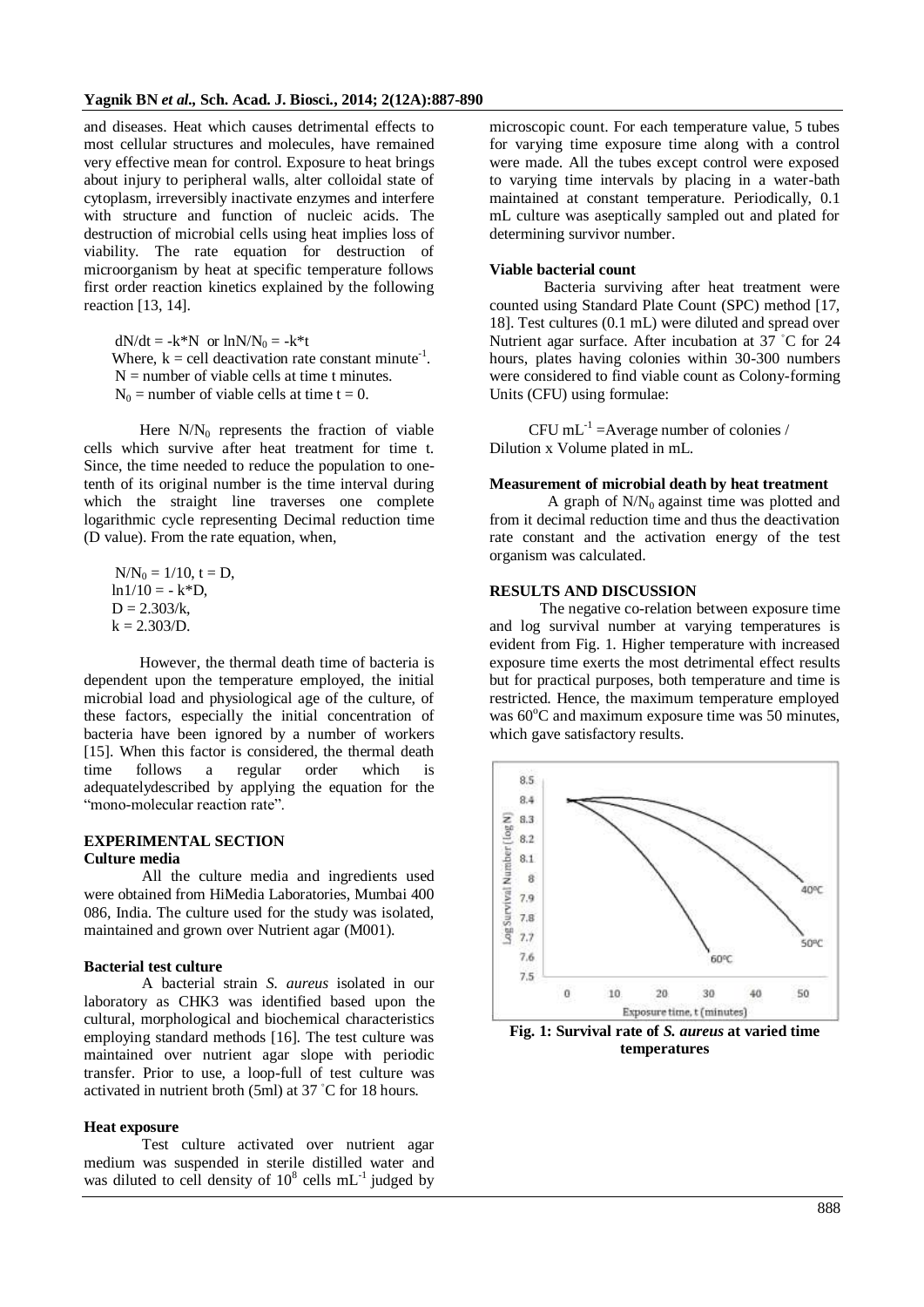

# **Fig. 2: Calculation of activation energy from the graph**

The slope of the line relating deactivation rate constants at given temperature *vs*. inverse of exposure time is a measure of activation energy. At varied temperature treatments, the activation energy marked in Figure 2 remains constant showing a characteristic specific to the test strain. The activation energy calculated as 8.75 from the graph is shown in Table 1.

**Table 1: Summary of result processing**

| <b>Temper</b> | <b>D</b> Value | <b>Deactivation</b>          | <b>Activation</b> |
|---------------|----------------|------------------------------|-------------------|
| atur          | (Fig. 1)       | Rate                         | <b>Energy</b>     |
| e             |                | <b>Constant k</b>            | (Fig. 2)          |
|               |                | $\min$ <sup>1</sup> (Fig. 1) |                   |
| 40            | 75.0           | 0.031                        |                   |
| 50            | 65.0           | 0.035                        | 8.75              |
| 60            | 32.5           | 0.070                        |                   |

Fig. 3 shows the relation between Decimal Reduction Time and Temperature. This relationship shows inverse proportionality. As temperature increases, the Decimal Reduction Time decreases which denotes the measure of the tolerance of the organism for temperature.



**Fig. 3: Relation between Decimal reduction time and Temperature**

Moist heat owing to its greater permeability and hydrolyzing effects, kills microbial cells more rapidly than dry heat. Since microbes show inherent and remarkable diversity with regards to vulnerability

towards heat, surrounding factors like water content of medium and cell, H+ ion concentration, composition of medium, age of the cell, sporulation stage and incubation temperature of the recovery cells vastly affects killing rate [19]. Interestingly, high but sublethal temperature promotes higher metabolic activities [20]. This is because rise of every 10  $^{\circ}$ C in temperature in the multiples of Temperature Quotient (Q10) value although need for increased repair work can slower down growth rate. These considerations necessitate careful evaluation of target cells ability to sustain heat dosage as a critical aspect to microbial control by heat.

The approach for quantitative bacteriological analysis used herein was viable count that has inherent limitations, despite that an estimate of heat survivor is accurate enough to understand heat tolerance limits of the bacterial culture.

Judging from the values determined for  $D_{40}$ ,  $D_{50}$ , and D60, 90 % destruction of the population of *S. aureus* occurred in approximately 75 minutes, 65 minutes, and 32.5 minutes, giving Deactivation Rate Constants, k (min<sup>-1</sup>) of 0.030, 0.035, and 0.070, respectively (Fig. 1). When the number of staphylococci remaining in food after a 90 % reduction is not equivalent to an infective dosage, subsequent contamination or growth of the remaining organisms is prevented, hence little danger is associated with the ingestion of such a food. The adult oral infective dose for several strains of *S. aureus* ranges between 587 thousand to 67.2 million [21]. However, in those instances where a 90 % reduction still results in numbers approximating an infective dose for the susceptible organism under study, danger does exist. From the graph of decimal-reduction time at different temperatures, Fig. 3, we find a 50% reduction in time between 40and  $60^{\circ}$ C. However, even this information does not tell the investigator whether an infective dose exists after such a heat treatment, unless he knows the initial concentration of cells; a situation rarely encountered in practice. But, by employing D value alone, any arbitrary degree of destruction can be achieved irrespective of the initial concentration. For example, if  $D = 90\%$  reduction, then a process of  $2D =$ 99 % reduction, etc. Assuming an exaggerated situation in which 1 X 107 *S. aureus* per gram of food are present, a process equivalent to 6D would yield a 99.9999 % reduction in numbers, or 10*S. aureus* per gram. However, an extended exposure of this type may not be practical.

As destruction time decreases with increase in temperature as shown in the Figure 3, prolonged holding at  $60^{\circ}$ C for around 32.5 minutes would lead to 90% destruction of *S. aureus.*

### **CONCLUSION**

To design an effective temperature treatment regime, it is imperative to have an understanding of the effects of heat on micro-organisms. This result of this work is